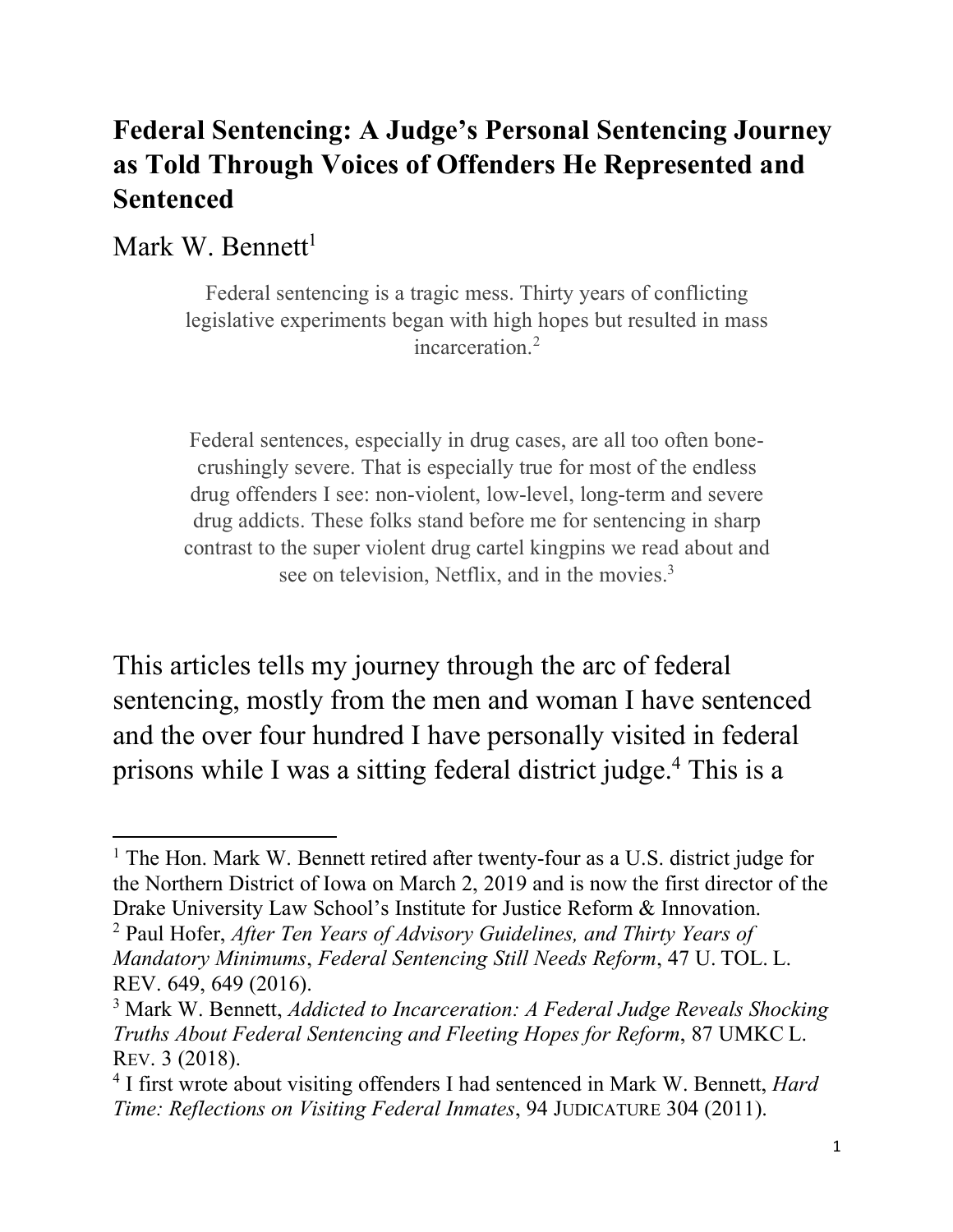dramatically different approach from the many law review<sup>5</sup> and other articles and media reports<sup>6</sup> about my opposition to the War

l

<sup>5</sup> Mark W. Bennett, *A Judge's Attempt at Sentencing INCONSISTENCY After Booker: Judge (Ret.) Mark W. Bennett's Guidelines for Sentencing,* 41 CARDOZO L. REV. 243 (2019); Mark W. Bennett, *Addicted to Incarceration: A Federal Judge Reveals Shocking Truths About Federal Sentencing and Fleeting Hopes for Reform*, 87 UMKC L. Rev. 3 (2018) (discussing the current sentencing scheme prior to the First Step Act and several proposed reforms); Mark W. Bennett & Victoria C. Plaut, *Looking Criminal and the Presumption of Dangerousness: Afrocentric Facial Features, Skin Tone, and Criminal Justice*, 51 U.C. DAVIS L. REV. 745 (2018) (analyzing the history and effects of Afrocentric facial feature bias in the criminal justice system); Justin D. Levinson, Mark W. Bennett & Koichi Hioki, *Judging Implicit Bias: A National Empirical Study of Judicial Stereotypes*, 69 FLA. L. REV. 63 (2017) (finding that both federal and state court trial judges have greater anti-Jewish and anti-Asian implicit biases than members of the general public and that the implicit biases affect the length of the sentence in a white-collar sentencing scenario); Mark W. Bennett, Justin D. Levinson & Koichi Hioki, *Judging Federal White-Collar Fraud Sentencing: An Empirical Study Revealing the Need for Further Reform*, 102 IOWA L. REV. 939 (2017) (sharply criticizing the fraud guideline on numerous grounds); Mark W. Bennett, *The Implicit Racial Bias in Sentencing: The Next Frontier*, 126 YALE L.J. FORUM 391 (2017) (asserting that Afrocentric facial feature and skin tone biases are the next frontier of racially biased sentencing); Mark W. Bennett, *A Slow Motion Lynching? The War on Drugs, Mass Incarceration, Doing Kimbrough Justice, and a Response to Two Third Circuit Judges*, 66 RUTGERS L. REV. 873, 877 (2014) (discussing mass incarceration and the need for more federal judges to express "policy" disagreements with the sentencing Guidelines and urging Congress towards sentencing reform); Mark Osler & Mark W. Bennett, *A "Holocaust in Slow Motion?" America's Mass Incarceration and the Role of Discretion*, 7 DEPAUL J. SOC. JUST. 117 (2014) (discussing the rise of mass incarceration and the role of Congress, the U.S. Sentencing Commission, and federal judges in it and a path for reform); Mark W. Bennett, *Confronting Cognitive "Anchoring Effect" and "Blind Spot" Biases in Federal Sentencing: A Modest Solution for Reforming a Fundamental Flaw*, 104 J. CRIM. L. & CRIMINOLOGY 489 (2014) (explaining the powerful cognitive "anchoring" effect of the federal sentencing Guidelines which leads to too overly harsh sentences and suggesting a modest, simple, and practical reform to reduce the anchoring effect).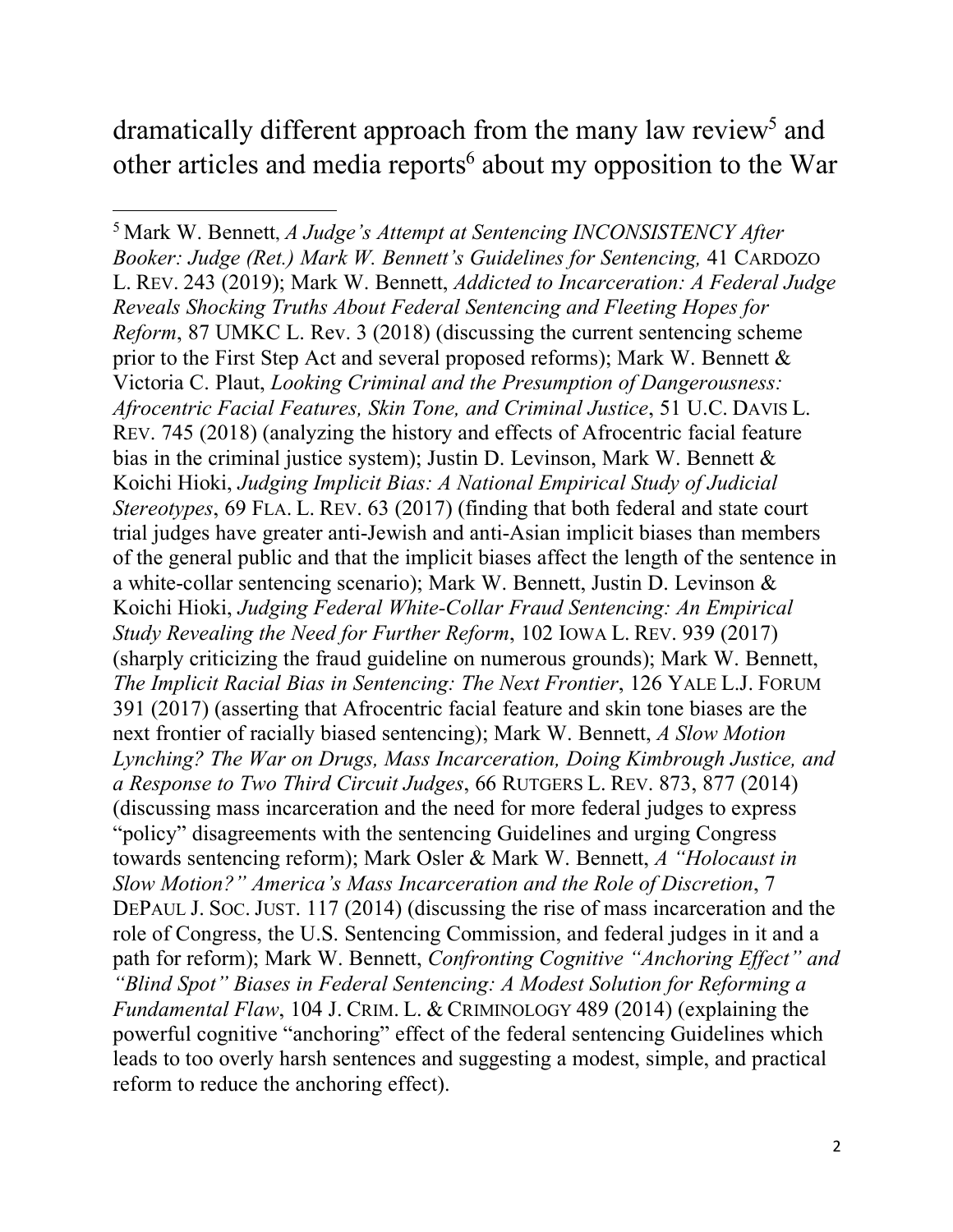on Drugs and my many criticisms of the bone-crushing severity of federal sentencing, congressionally mandated mandatory minimums, and the U.S. Sentencing Commission. Jessica Roth recently described my decision to speak out about the unfairness of federal sentencing:

[S]ince at least 2012, Judge Bennett has written extensively about the need to reform sentencing policy in a variety of publications and has granted numerous interviews to journalists. Acknowledging that "[f]ederal judges have a longstanding culture of not speaking out on issues of public concern," he explained that he was "breaking with this tradition" because the "daily grist" of unjust mandatory minimum sentencing for non-violent drug offenders "compels [him] to."7"

 $\overline{a}$ 

<sup>6</sup> *E.g.*, Mark Bennett & Mark Osler, *The Wrong People Decide Who Goes to Prison*, CNN (Dec. 3, 2013, 7:49 AM), https://www.cnn.com/2013/12/03/opinion/ bennett-osler-sentencing/index.html [https://perma.cc/YQL3-67FX]; Mark W. Bennett, *How Mandatory Minimums Forced Me to Send More Than 1,000 Nonviolent Drug Offenders to Federal Prison*, NationNov. 12, 2012, at 4, https://www.thenation.com/article/how-mandatory-minimums-forced-me-sendmore-1000-nonviolent-drug-offenders-federal-pri [https://perma.cc/JHK8- GMDW];THE HOUSE I LIVE IN (BBC 2012) (directed by Eugene Jarecki, the film was the Official Selection and Winner of the Grand Jury Prize at Sundance Film Festival 2012); Eli Saslow, *Against His Better Judgment*, Wash. Post, June 6, 2015, at A01, 2015 WLNR 16811322.

<sup>7</sup> Jessica A. Roth, *The 'New' District Court Activism in Criminal Justice Reform*, 72 N.Y.U. ANN. SURV. AM. L. 187, 190 (2018). Professor Roth uses the term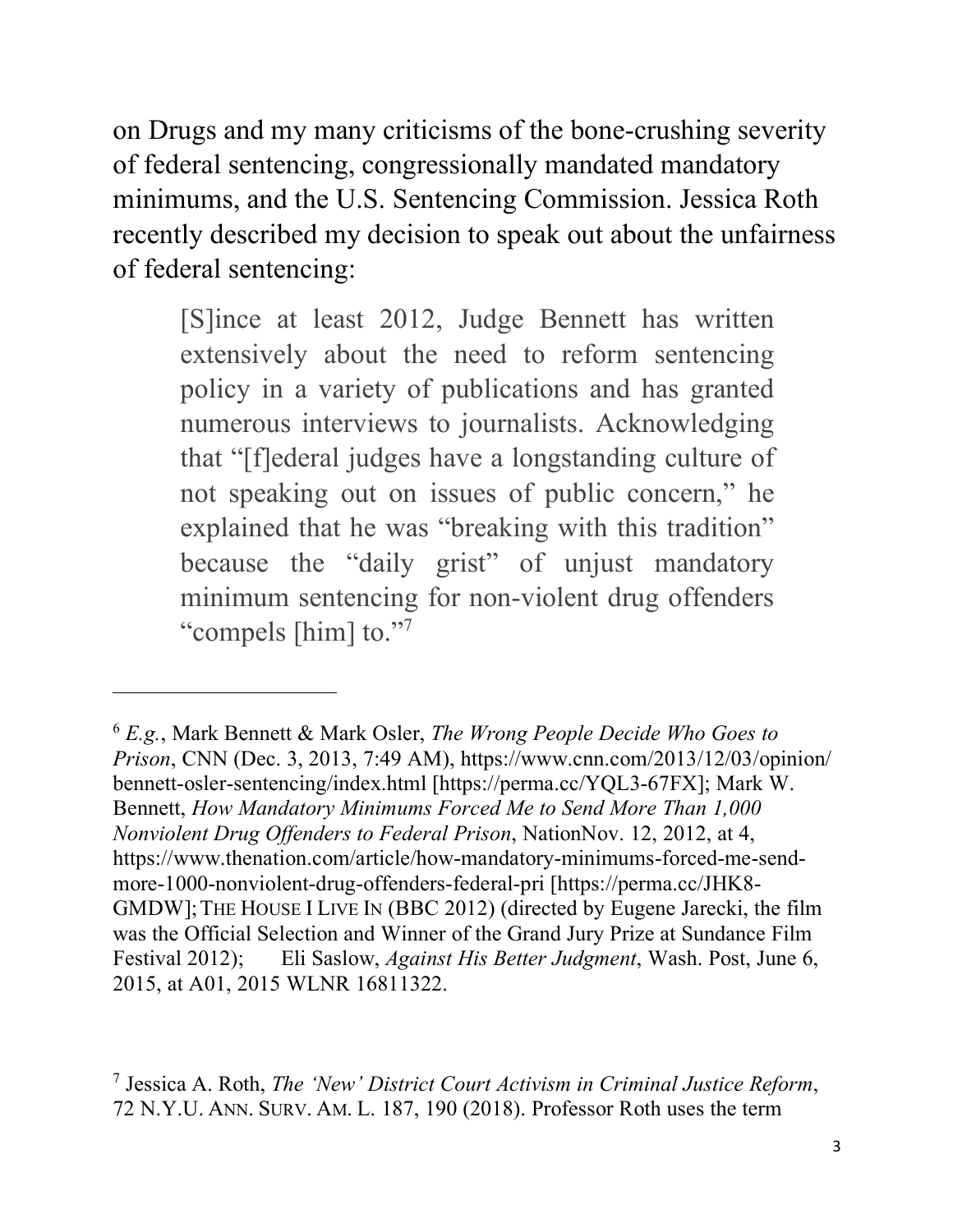Many of my judicial decisions also reflected my strong disagreement with many of the deeply flawed U.S. Sentencing Commission Guidelines.8

 $\overline{a}$ 

"new" activism hesitantly because she recognizes the term "activism" has "become little more than an epithet for describing judges and decisions with which the speaker disagrees." *Id.* at 190 (footnote omitted). She uses the term for two reasons. First, it describes "an active and engaged judicial posture rather than a passive, reactive one." *Id.* (footnote omitted). "Second, "it taps into important debates about the proper role of the judge in our democracy, debates that have not fully explored the hortatory and other forms of judicial activity described in this Article." *Id.* (footnote omitted).

<sup>8</sup> *E.g.*, United States v. Nawanna, 321 F. Supp. 3d 943 (N.D. Iowa 2018) (disagreeing with the methamphetamine Guidelines on policy grounds, because they are based on a flawed assumption that methamphetamine purity is a proxy for role in the offense); United States v. Feauto, 146 F. Supp. 3d 1022 (N.D. Iowa 2015) (concluding that a direction to disregard or nullify a statutory mandatory minimum sentence when resentencing a defendant pursuant to Amendment 782 and policy statement U.S.S.G. § 1B1.10(c) exceeds the Sentencing Commission's statutory authority and/or violates the non-delegation doctrine and the separationof-powers principle; in other words, the authority to nullify mandatory minimums is not a power that the Sentencing Commission could usurp or one that Congress could delegate), *aff'd on other grounds sub nom* United States v. Koons, 850 F.3d 973 (8th Cir. 2017), *aff'd*, 138 S. Ct. 1783 (2018); United States v. Hayes, 948 F. Supp. 2d 1009 (N.D. Iowa 2013) (stating a policy disagreement with the methamphetamine quantity guidelines, which systemically overstate defendants' culpability); United States v. Newhouse, 919 F. Supp. 2d 955 (N.D. Iowa 2013) (disagreeing with the Career Offender guideline when applied to a defendant, like Newhouse, who is a nonviolent, recidivist drug addict occupying a low-level role in the drug trade in order to obtain drugs for her addiction, but recognizing that some offenders have earned Career Offender status and should be sentenced within the Career Offender guideline, and, in rare instances, higher); United States v. Williams, 788 F. Supp. 2d 847 (N.D. Iowa 2011) (rejecting the Sentencing Guidelines using the "new" 18:1 ratio, for the same reasons as the "old" 100:1 ratio and based on additional concerns that they create a "double whammy" on crack defendants, penalizing them once for the assumed presence of aggravating circumstances in crack cocaine cases and again for the actual presence of such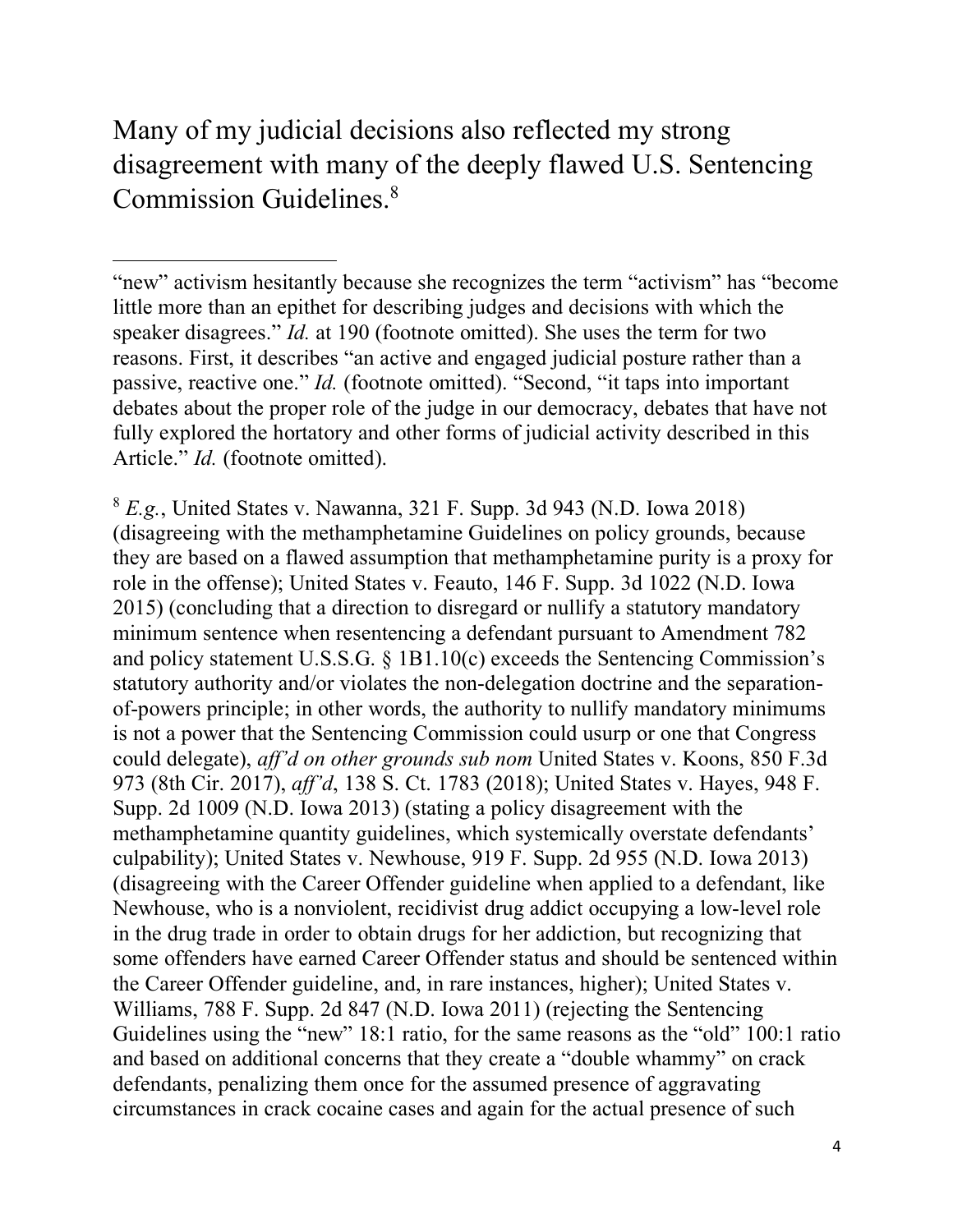I am a retired U.S. district judge who spent more than one-third of my life populating the Federal Bureau of Prisons. I sentenced more than 4,000 offenders spanning twenty-four years on the bench. I did this in five different districts from the two districts in Iowa to the near farthest reaches of our federal courts in the District of the Northern Mariana Islands. I imposed sentences from probation (not often enough) to affirming two juries verdicts to impose the federal death penalty. I also reviewed numerous state and federal sentences as a district judge on habeas review. Finally, I sat by designation numerous times on the courts of appeals where I also reviewed federal sentences on direct appeal and federal and state sentences on habeas review. Before that, I was in private practice for 17 years as a civil rights, civil liberties, and criminal defense lawyer, almost exclusively in our federal courts. I retired on March 2, 2019 as a federal judge. I was passionate about judging and loved most of

 $\overline{a}$ 

aggravating circumstances in a particular case); United States v. Vandebrake, 771 F. Supp. 2d 961, 1011 (N.D. Iowa 2011) (varying upward from the Sentencing Guidelines based on policy disagreements with the relatively lenient treatment of antitrust violations when compared to fraud sentences), *aff'd*, 679 F.3d 1030 (8th Cir. 2012); United States v. Golden, 679 F. Supp. 2d 980, 985 (N.D. Iowa) (reiterating rejection of the 100:1 crack-to-powder ratio in U.S.S.G. § 2D1.1, note 10, categorically, on policy grounds), *aff'd*, 394 F. App'x 347 (8th Cir. 2010); United States v. Jacob, 631 F. Supp. 2d 1099, 1112 (N.D. Iowa 2009) (reiterating categorical rejection, on policy grounds, of U.S.S.G. § 2G2.2, concerning sexual exploitation of a minor in the form of interstate transportation of child pornography, because it improperly skews sentences upward); United States v. Gully, 619 F. Supp. 2d 633, 640–41 (N.D. Iowa 2009) (rejecting the 100:1 crackto-powder ratio in the guidelines on policy grounds); United States v. Beiermann, 599 F. Supp. 2d 1087 (N.D. Iowa 2009) (rejecting categorically, on policy grounds, the Sentencing Guidelines for child pornography cases).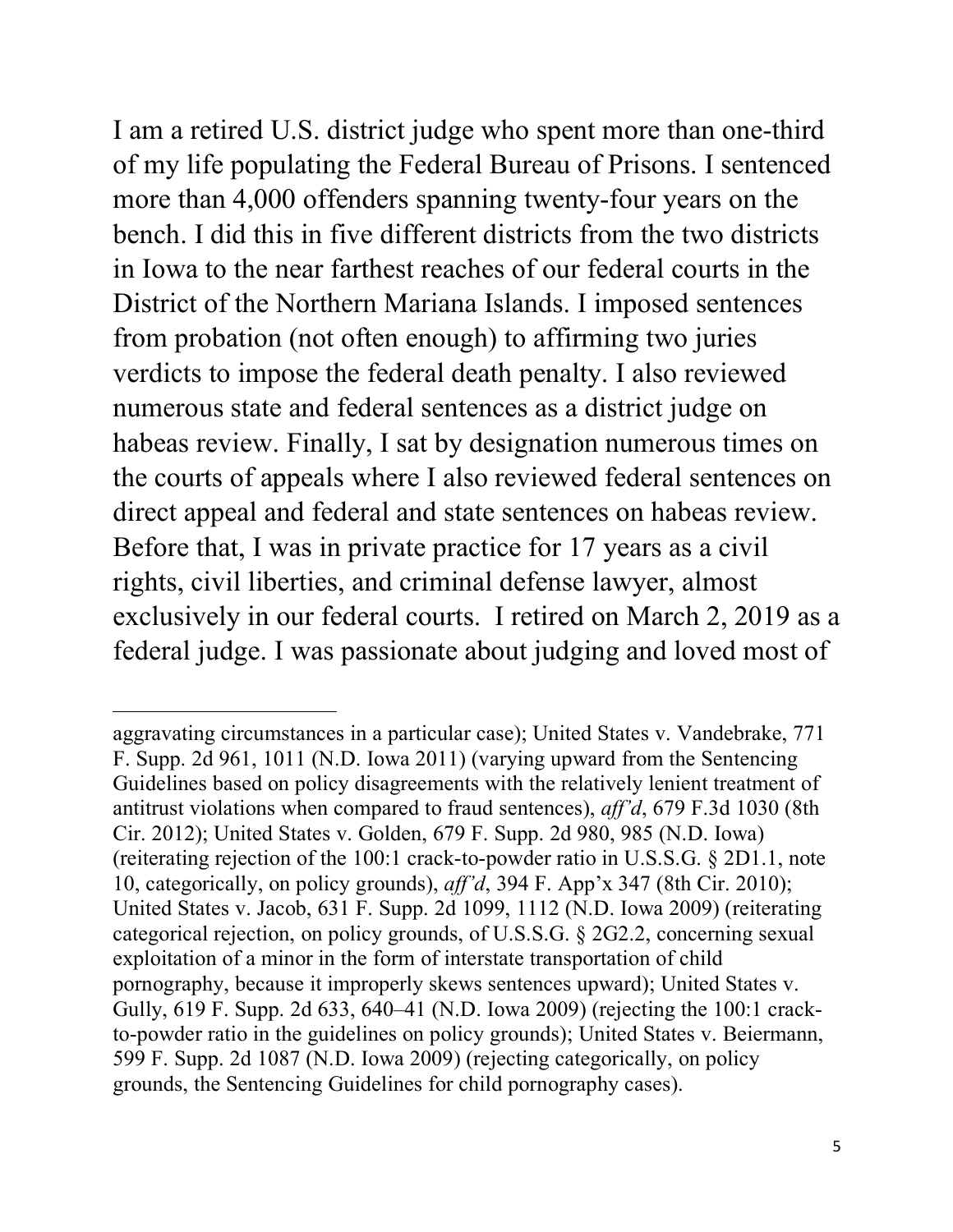it. I even thought I was at my very best in sentencing, But I have not missed it for a second, except for the judges I was so exceptionally fortunate to have as colleagues and the folks I worked with at the courthouses in our district.

I found the collective weight of so many sentencings more emotionally draining and soul robbing than the deaths of my son, all my siblings and my parents. My decision to retire freed me from being a cog in the nations' machinery of injustice driven primarily by nonsensical and politically motivated congressionally mandatory minimum sentences and extraordinary harsh federal sentencing guidelines. One of my friends commented to me recently that he had not seen me so happy since my days of practicing law. I am not asking for sympathy just understanding. Nobody forced me to take what is considered one of finest legal jobs in the country, a job that outsiders will mark as the pinnacle of the arc of my legal career.

This article follows my presentation at the Washington & Lee Journal of Civil Rights and Social Justice **2019 Annual Symposium**: *Issues in Federal Sentencing: Privilege, Disparity, and a way Forward.* I know something of privilege, white privilege, I have been the beneficiary of it - all of my life. I grew up in an upper middle class family in a white neighborhood in St. Paul, Minnesota with few wants. My elementary and junior high school were 100% white. Yet, my parents were strong civil rights proponents and taught me that everyone on life's journey was a son or daughter of a higher being and entitled to be treated with dignity and respect. They fought innumerable battles for my younger brother, David, who was born with severe mental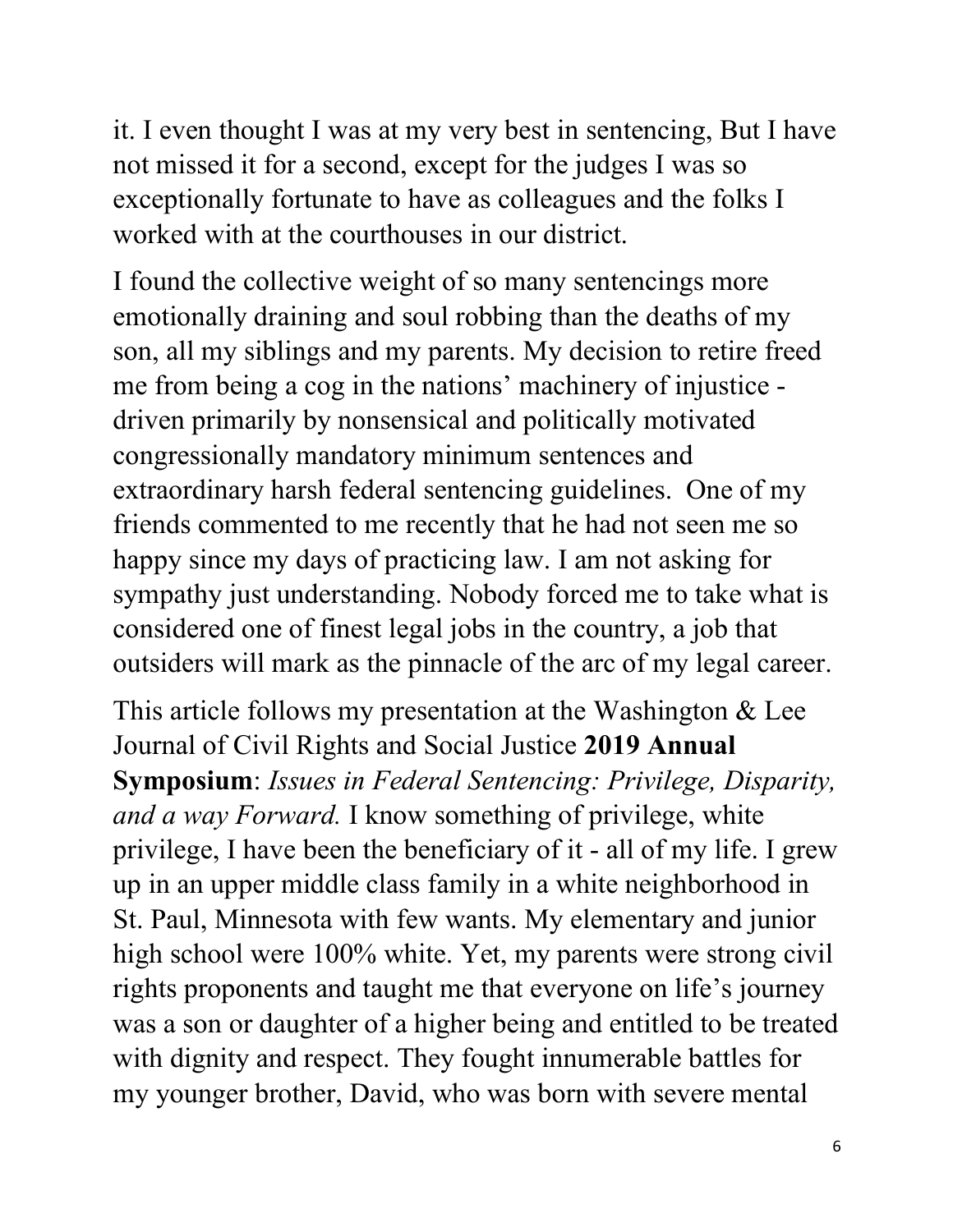retardation and cerebral palsy. I saw warriors for justice firsthand. I lived with them and loved them deeply. They have long since passed but they remain my role models and heroes. The title of the panel I was on for the **2019 Annual Symposium** included the phrase "Dignity in the Courtroom" and it was my highest aspiration, not always obtained that offenders be treated with unparalleled dignity.

From the macro lens in addition to the severity of federal sentencing the racial disparity in federal sentencing is also deeply troubling. A recent finding by the United States Sentencing Commission, utilizing sophisticated multivariate regression analysis, found that "Black male offenders continued to receive longer sentences than similarly situated White male offenders."9 The Commission found that "Black male offenders received sentences on average 19.1 percent longer than similarly situated White male offenders<sup>"10</sup> during fiscal years 2012-2016).

The vignettes you are about to read are both real and fictional. Real in the sense that everything you read actually happened. Fictional in the sense that most of the names, places and voices are composites of real events in my nearly quarter century of federal sentencing.

**Dashaun Roberts.** I met my young lawyer, Mark W. Bennett, several times before my sentencing. The first time was in the Polk County Jail in 1975, immediately after my arrest for delivery of a few small rocks of crack that I had rocked up for a

l

<sup>9</sup> United States Sentencing Commission, *Demographic Differences in Sentencing: An Update to the 2012 Booker Report*, p. 2, (2017). <sup>10</sup> *Id.*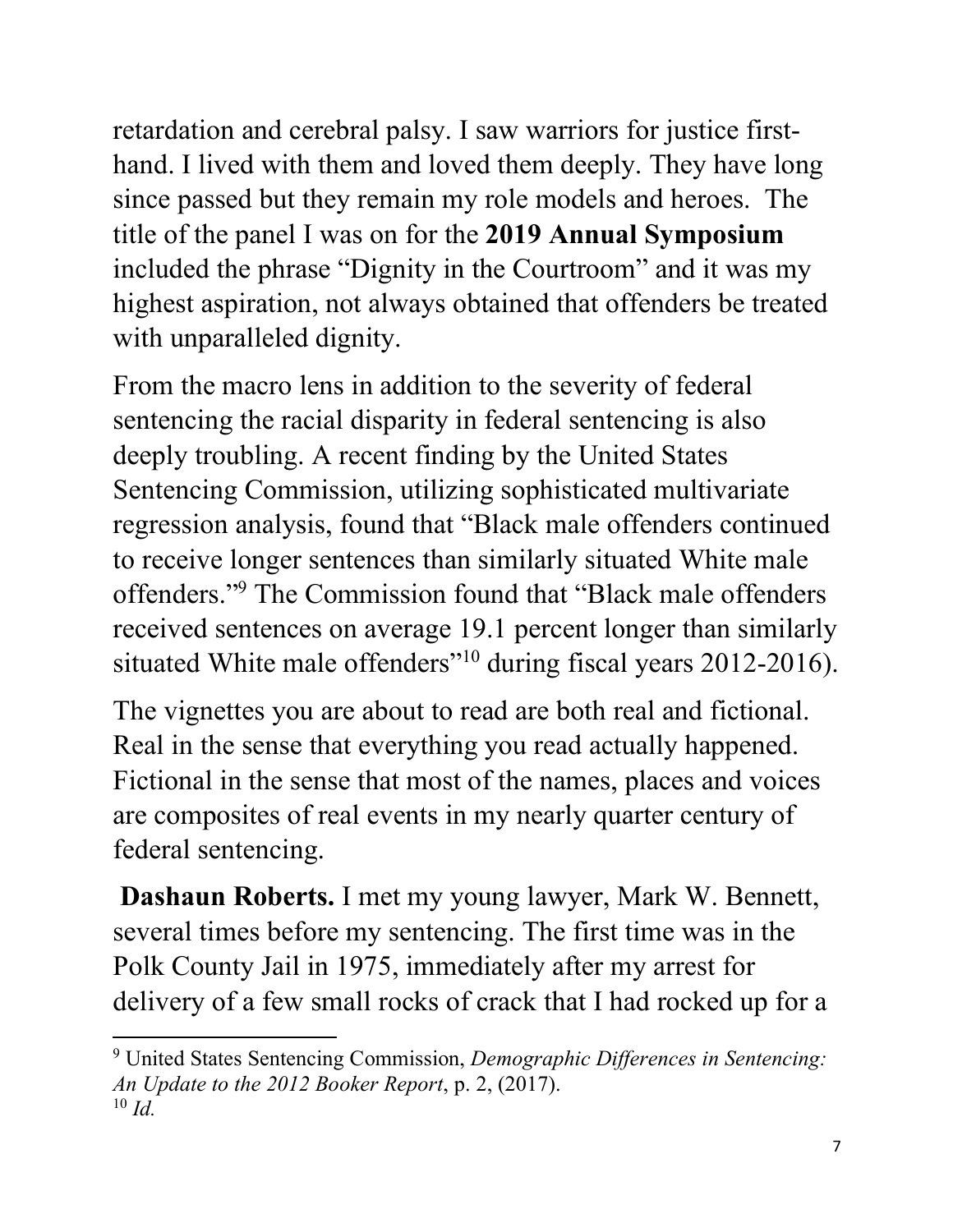dime bag of cocaine. He seemed so young but knowledgeable and enthusiastic. He was court-appointed and I had no money to hire a more experienced lawyer. He told me he was on the Criminal Justice  $Act<sup>11</sup>$  list for court appointed lawyers in the Southern District of Iowa. He knew a lot about the judge my case was assigned to and was sure he could spring me at my detention hearing in two days. He told the nice female Magistrate that I grew up in Des Moines, dropped out of North H.S. in the  $11<sup>th</sup>$  grade to work to help support my mom and younger siblings. Just like he told me the Magistrate released me on my own recognizance bond. In several meeting in his law office we went over the government's evidence, explored potential defenses (there were none that we thought would work) and I decided to plead guilty because Bennett said I would get probation for 2-3 years and no prison time. At my sentencing, I was worried Bennett didn't know what he was talking about but the federal judge came through just like Bennett had predicted.

I got charged again with possession with intent to deliver crack in 1988 and this time I retained Bennett. He explained about the new Sentencing Reform Act of 1984, that had just taken effect and that things would be very different this time. There were now mandatory federal sentencing Guidelines created by the new United States Sentencing Commission. He was right about things being very different. When he explained Acceptance of Responsibility and Obstruction of Justice and if we went to trial and I testified the crack on the seat next to me in my car was not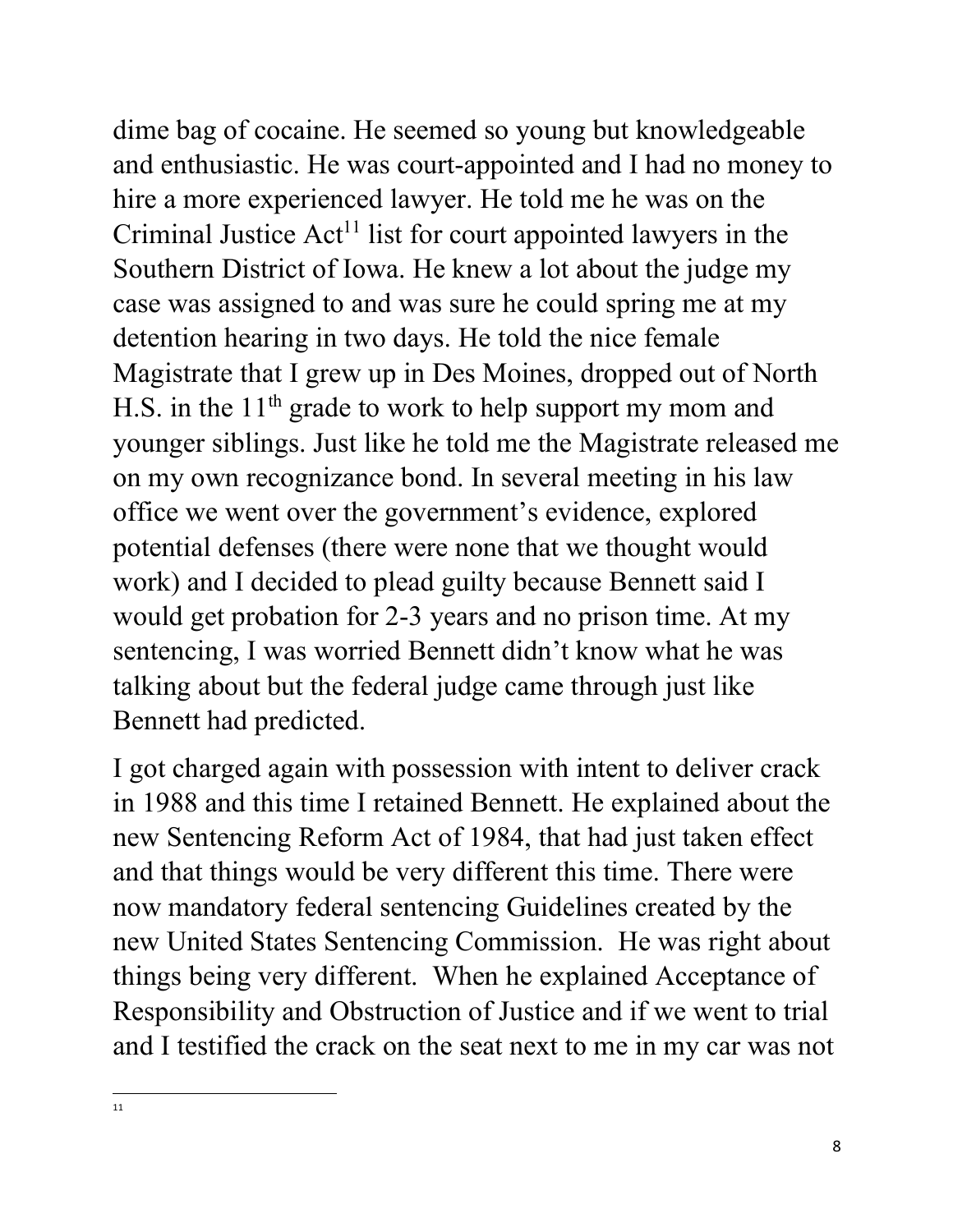mine and I was convicted and if the judge did not believe me which would be likely if the jury didn't and convicted me Bennett explained what he called a "five point swing" – losing three point for Acceptance of Responsibility and getting and addition two points for Obstruction of Justice that would add nearly 60 months onto my sentence. We took the plea bargain and I was sentenced to 38 months in federal prison.

**Anthony Jones.** I only met Judge Bennett once back in the early 2000s when I was serving a lengthy federal sentence for crack cocaine distribution in the Kansas City area. I was imprisoned at the Federal Bureau of Prisons facility, Terminal Island, in Long Beach, Calif. Yeah, what a terrible name for a prison. It was a routine day just like every other one and early in the afternoon I got as kite from the warden's office to see if I was willing to meet with a fellow who was touring the prison and wanted to talk to a few inmates about life inside this joint. The warden's office said no staff would be present because the guy wanted our straight scoop. I agreed and was taken to a small room where two other inmates from different cell blocks were seated. I recognized both, a Hispanic gang-banger from East LA with prison tats over his entire body and face. I didn't know his real name but his prison gang name was "El Salivotas" (the Drooler) because part of his face was paralyzed in a prison knife fight. The other guy was an Anglo meth dealer who goes by LA Ice. I was the only Black con in the room. The door opens suddenly and this middle-aged casually dressed Anglo walked in and smiled and held out his hand to each of us to shake our hands and said simply "my name is "Mark" and I am here to ask about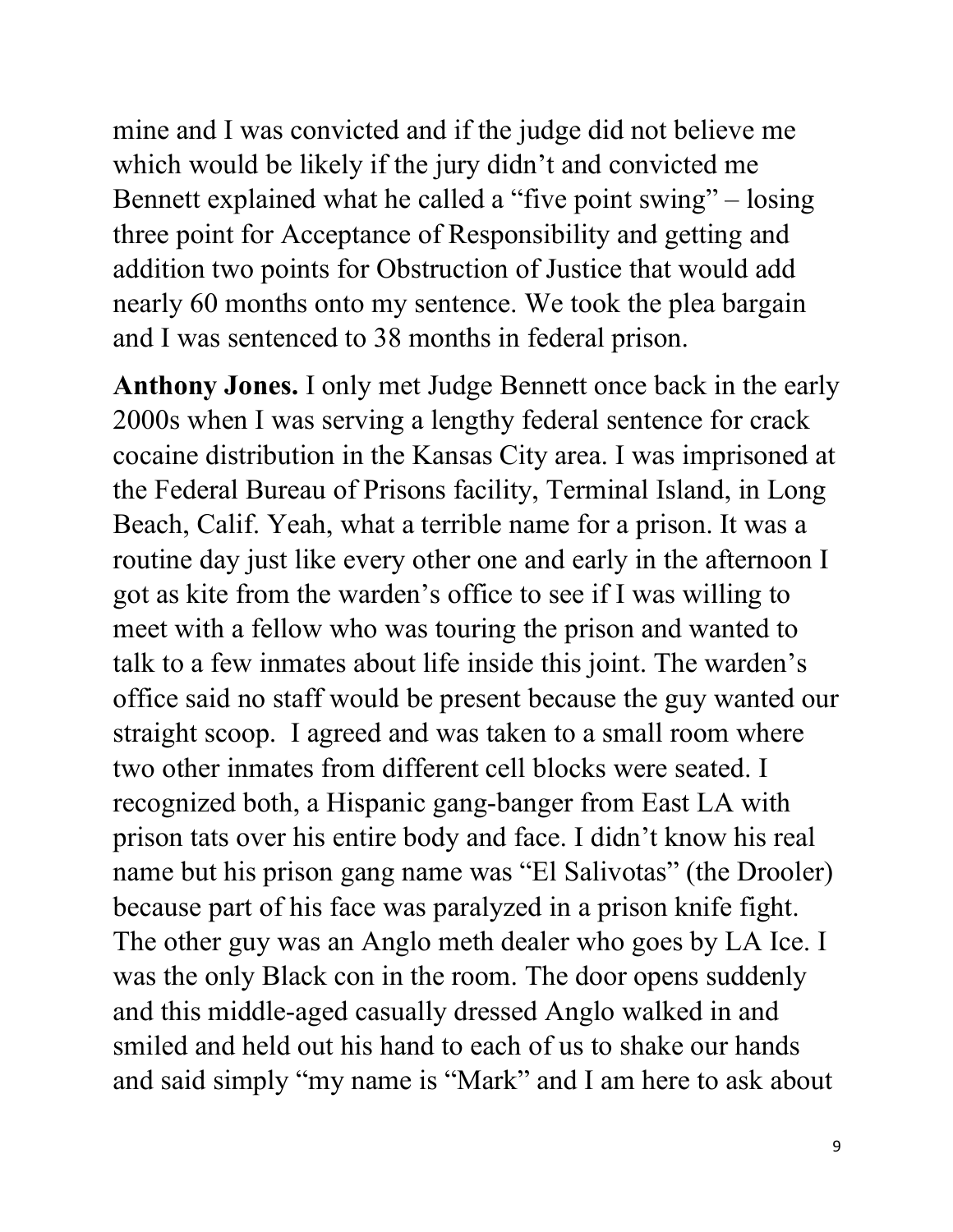your experiences with the federal criminal justice system and your incarceration here at Terminal Island. May I sit down in the empty chair? What are your names?" After we gave him our names he called each of us by our first name and asked that we use his first name "Mark." The he said: "To make full disclosure my name is Mark Bennett and I am a U.S. district judge from the Northern District of Iowa and I am here for the sole purpose of asking each of you if you are willing to help me become a better judge by sharing your criminal justice and personal stories with me." The next 90 minutes were gone in a flash. Question after question by Judge Bennett about our lives growing up; any role models in the community; early criminal activity; how we got caught on our latest federal crime; what we thought of the legal process; our defense lawyers; the prosecutors; the U.S. probation Officers; the sentencing judge;the length of our sentences; safety and programing in Terminal Island; and our hopes for the future. When Judge Bennet said it was time to wrap up and for him to leave, I started sobbing, uncontrollably. Judge Bennett placed his hand on my knee as asked in a soft voice "Tony, did I say something to upset you?" After I caught my breath I was able to mumble; "No, it's just in my wildest dreams I never thought I would be in a small room with a federal judge and he would ask my opinions about things."

As I left Terminal Island my mind was swimming with information from the inmates. That last contact with Tony and his sobbing left an indelible impression on me and was mostly what I was thinking about as I traveled back to Iowa the next day. It was on that plane ride home that I decided visiting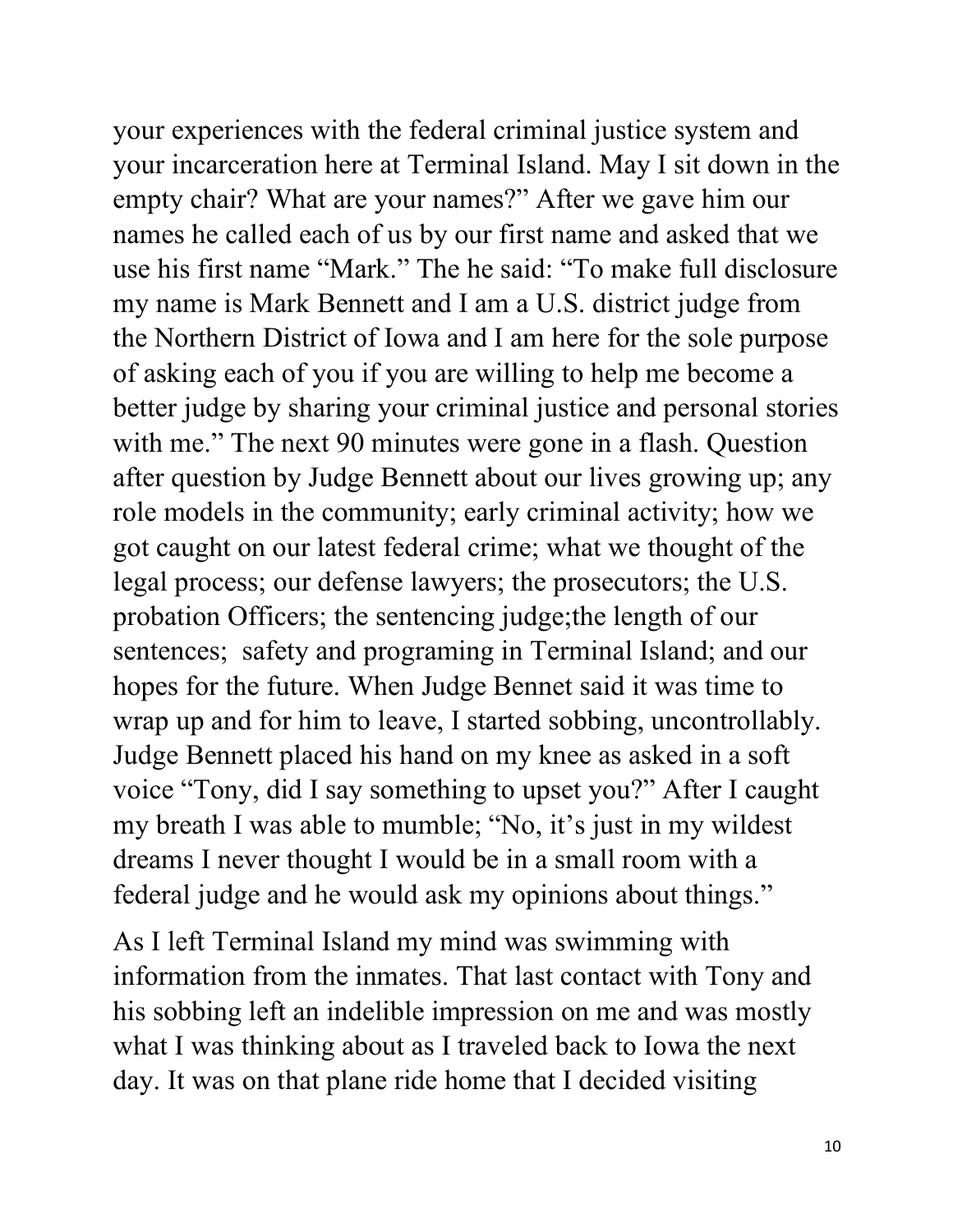offenders that *I had sentenced* would be an important piece of gleaning a deeper understanding of the federal criminal justice system. It wasn't until many years later, when I watched a YouTube video<sup>12</sup> by Bryan Stephenson, founder and executive director of the Equal Justice Initiative, titled *The Power of Proximity*<sup>13</sup> that I began to fully appreciate how and what the offenders taught me. It was by being proximate with offenders I had sentenced, in their environments, not mine, where my real education took place.

## **David Johnson and 30 or so Other Offenders at the Federal Prison in Yankton, South Dakota.**

The federal prison camp in Yankton, S.D. was a federal prison I liked to recommend to the Bureau of Prisons, especially for non-violent drug addict offenders serving a sentence of less than 120 months (non-violent and less than 120 months requirements for admission). Not only was it the closest federal prison to Iowa but it had one of the largest 500-hour residential drug treatment program in the BOP. Residential in the sense that all of the offenders going through the drug treatment program lived in the same cellblock for the length of the program. My first visit there was shortly after my visit to Terminal Island. I communicated with the Warden to set up the visit. There were over 30

 $\overline{a}$ 

 $12 \frac{\text{https://www.youtube.com/watch?v=1RyAwZIHo4Y}}{\text{https://www.youtube.com/watch?v=1RyAwZIHo4Y}}$  (June 28<sup>th</sup>, 2018).

<sup>&</sup>lt;sup>13</sup> *Id*. Bryan Stevenson has defined "the power of proximity this way: "We must get "proximate" to suffering and understand the nuanced experiences of those who suffer from and experience inequality. Stevenson believes that "if you are willing to get closer to people who are suffering, you will find the power to change the world." https://www.carnegiefoundation.org/blog/empathy-and-social-justice-thepower-of-proximity-in-improvement-science/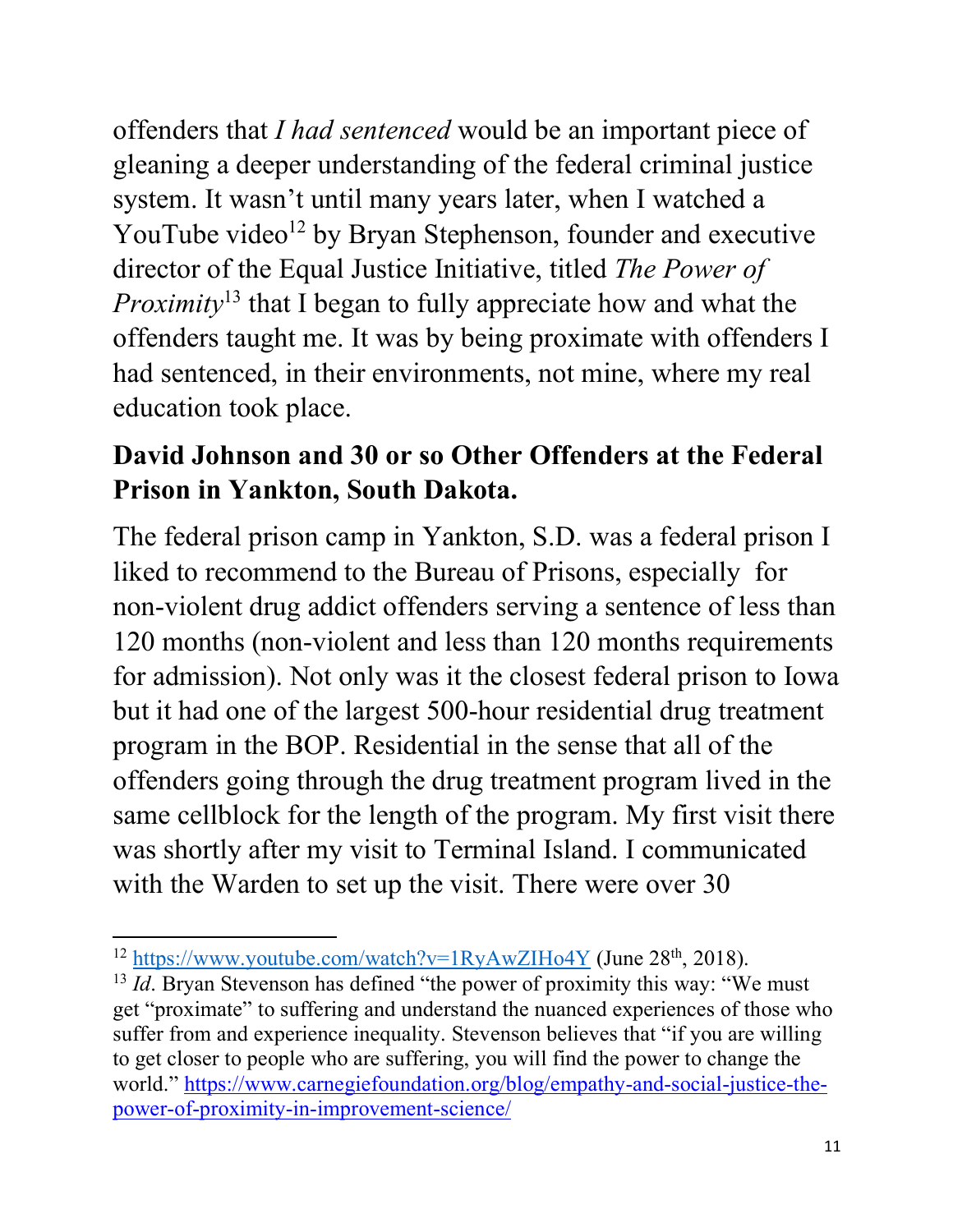offenders in the room that I had sentenced. I pride myself in getting anyone, including strangers to tell me about their life stories. As I stood in front of room I could not get any kind of response from the offenders. So I asked point blank: "Why is nobody speaking?" No one initially responded then an offender I recognized because I had recently sentenced him, David Johnson, raised his hand and said: "Judge, ain't you here to raise our sentences?" That caught me off-guard because I had not anticipated it. I assured the offenders that "I could neither raise nor lower their sentences." Once that was out of the way, the offenders were incredibly curious and talkative. Curious as to why I was there to meet with them and anxious to ask questions from everything about my expectations for the on supervised release (the relatively new name for what replaced parole) to advice on parenting. After I met with the offenders in a group I then met with anyone individually who wanted to meet with me.

**Steven Spears.** My name Steve Spears and I was sentenced by Judge Bennett in 2006? For possession with intent to deliver crack cocaine. Judge Bennett announced in my sentencing that he disagreed with the U.S. Sentencing Guideline that created the 100-1 disparity between crack and powder cocaine that treated one gram of crack as equal to 100 grams of powder cocaine. Under this 100-1 ratio the U.S. Probation office determined my original guideline sentencing range was 324 to 405 months. Judge Bennett then rejected the 100-1 ratio and adopted a 20-1 ratio. Judge Bennett indicated that this reduced my guideline range to 210-262 months. Because I also had a twenty year mandatory minimum sentence Judge Bennett sentenced me to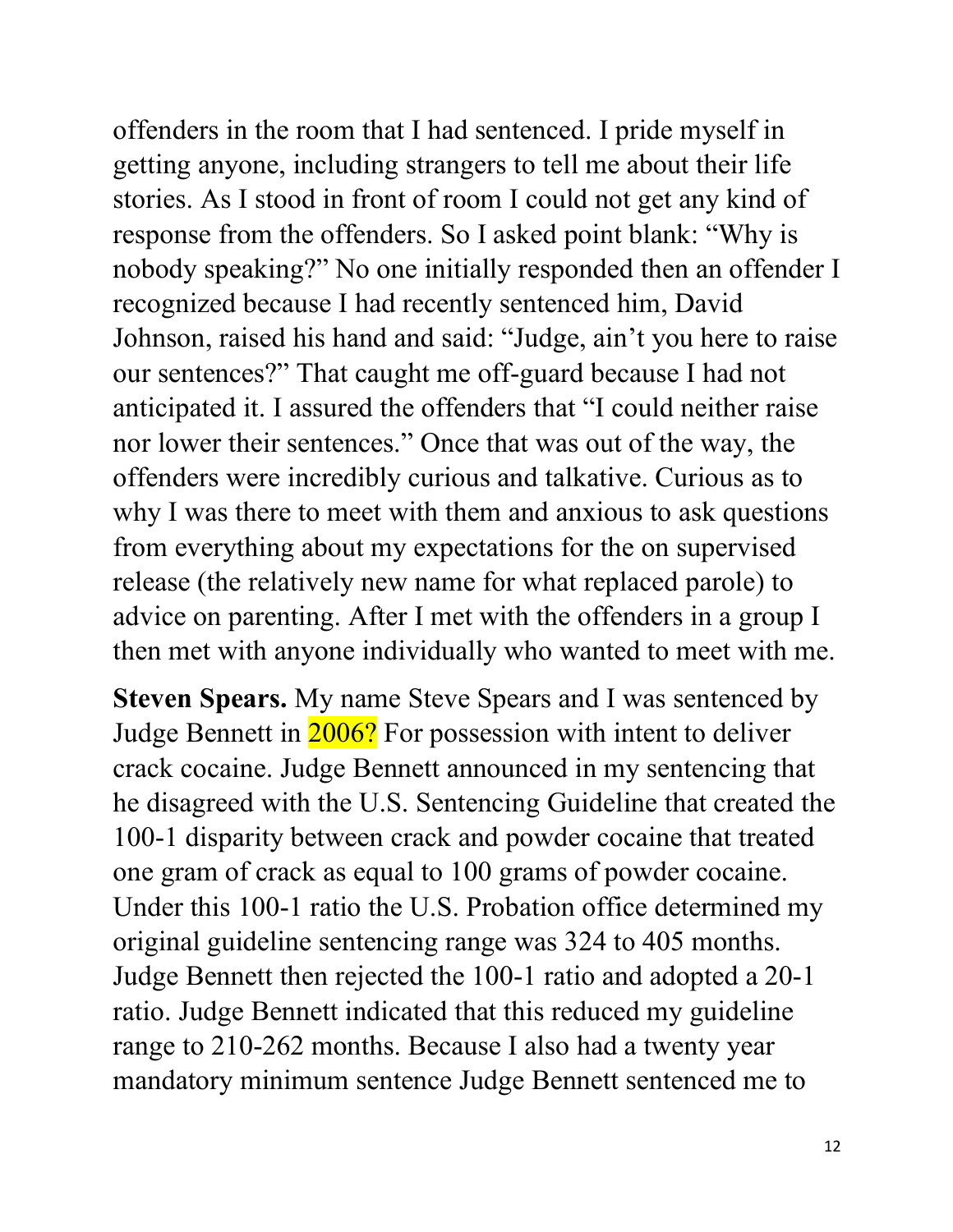the minimum he could - 240 months. It then gets complicated and this is what I came to understand by reading the various court decisions that followed and explained to me by my new lawyers. My original lawyer was didn't even ask the judge to reduce my sentence, Judge Bennett did that on his own. The Eighth Circuit, en banc, reversed Judge Bennett and remanded for resentencing, holding that there was no authority that authorizes district courts to reject the 100:1 ratio and use a different ratio in sentencing defendants for crack cocaine offenses."14 My new lawyers appealed to the U.S. Supreme Court and it reversed the 8<sup>th</sup> Circuit and remanded it back to them.<sup>15</sup> The 8<sup>th</sup> Circuit again, en banc, reversed Judge Bennett and remanded it back to him to resentence me to the higher guideline range of  $324-405$ .<sup>16</sup> I appealed again to the U.S. Supreme Court and they reversed the 8<sup>th</sup> Circuit yet again and confirmed that Judge Bennett had the right to disagree with the 100-1 ratio and substitute a 20-1 ratio.<sup>17</sup>

**Hector Rodriguez.** My name is Hector Rodriguez. In 2014, after serving forty-eight months in federal prison I ran into my sentencing judge, Judge Mark W. Bennett, at a local Walmart in Sioux City, Iowa on a busy Saturday afternoon. When I saw him in an isle I ran up to him asked if he was Judge Bennett, he said "Yes," I introduced myself as a person he had sentenced and  $\frac{14 \text{ United States v. Spears}}{14 \text{ United States v. Spears}}$ , 469 F.3d 1166, 1173–1174 (8<sup>th</sup> Cir. 2006) (en banc)

<sup>15</sup> Spears v. United States, 552 U.S. 1090 (2008).

<sup>16</sup> Spears v. United States, 533 F.3d 715, 716 (2008) (en banc) (Spears II).

<sup>(</sup>Spears I).

<sup>&</sup>lt;sup>17</sup> Spears v. United States,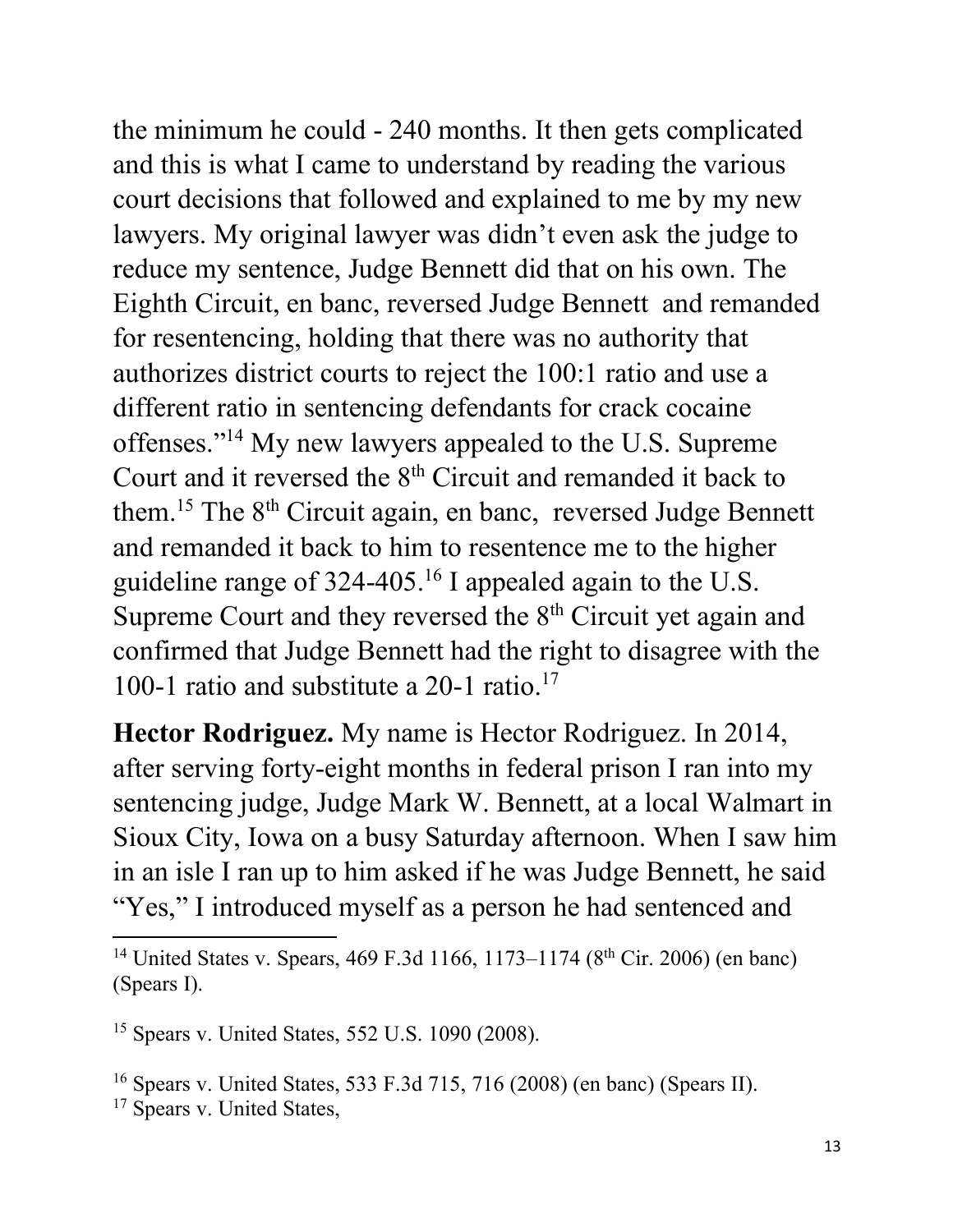reached out my hand to shake his. He warmly shook my hand with both his hands and asked "Hector, what did I sentence you for and for how long, and how long have you been out." I responded: "You gave me forty-eight months for a drug conspiracy case but the prosecutors had asked for 150 months. I have been out for four years and successfully completed my thirty-six months of supervised release without a problem." Judge Bennett congratulated me on my success. I told him "It meant a lot to me when you came and visited me in federal prison to see how I was doing and actually sat next to me during the noon meal and asked all about my family. I was shocked to see you." After you left I knew I was not going to disappoint you when I got out. "Judge Bennett, my wife and two daughters are in the isle looking at pots and pans would you wait here while I get them, I would love for them to meet you." Judge Bennett: "I would be honored to meet your family, Hector." He then met my family and gave my wife and daughters big hugs and told them how important their support for me was in my rehabilitation and me becoming a productive member of society. We all parted ways with tears of joy in our eyes. When Judge Bennett had sentenced me years earlier I was stunned when at the end of the sentencing he came off the bench, walked over to where I had been sitting next to my defense counsel and shook my hand. I was in leg and arm irons so it was difficult but he did shake my hand. He said in a soft voice: "Hector, you are a good man, father and husband, who made some very bad choices. I hope you will take advantage of the educational and work skills classes in prison and become the productive member of society that your family and I hope for you." He then turned to walk